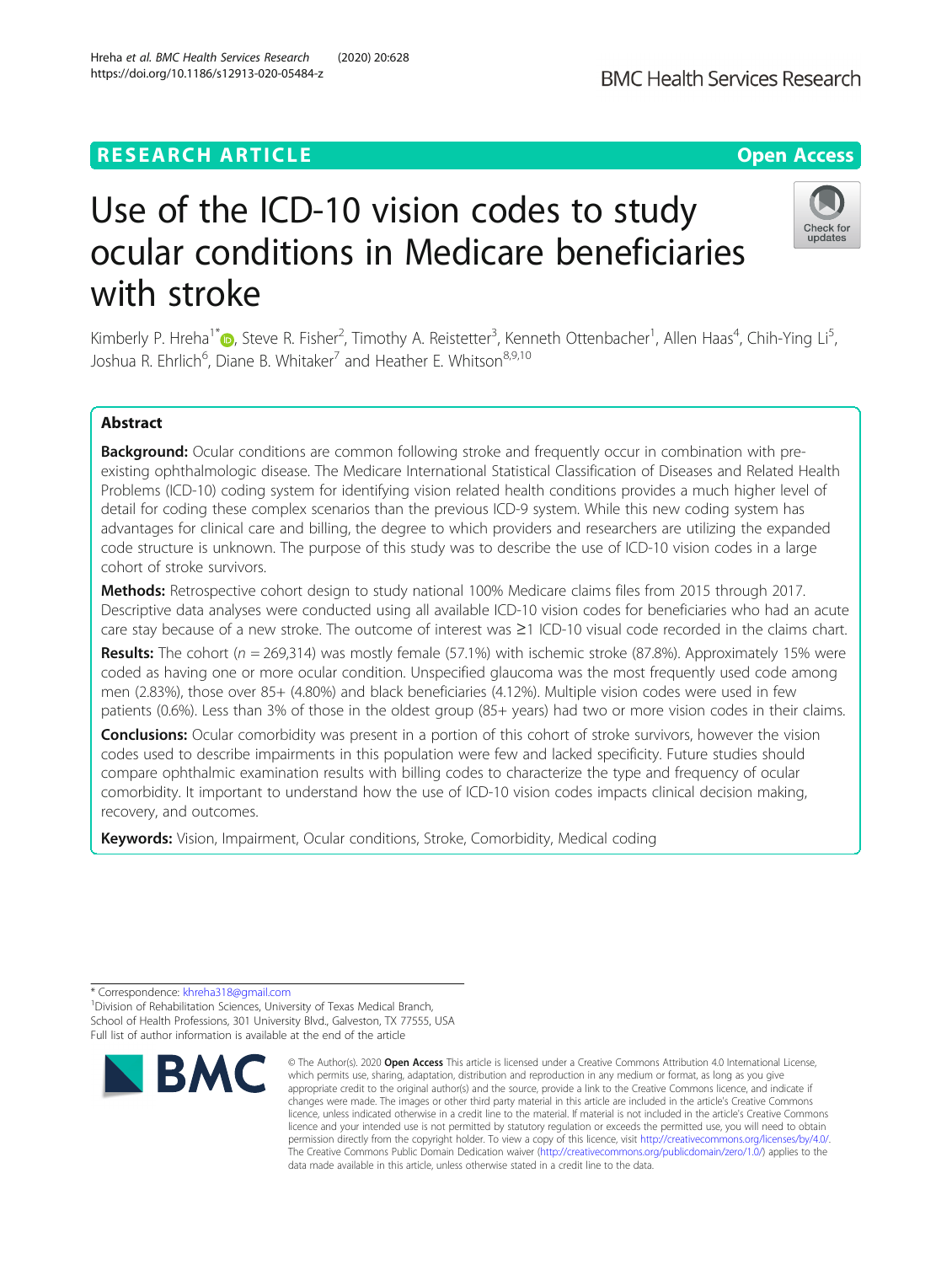## Background

Stroke is the leading cause of disability in the United States (U.S.) and worldwide [\[1](#page-8-0)]. One major disability resulting from stroke is ocular conditions and vision impairment [\[1](#page-8-0)]. For acute stroke survivors, the prevalence of vision impairments has been reported to range from 65 to 92% [\[2](#page-8-0)–[4\]](#page-8-0) and the incidence of new visual impairments, at stroke onset was 59.6% [\[3](#page-8-0)]. Approximately 60% of people with chronic stroke report vision deficits including ocular deficits [[5](#page-8-0)]. Stroke or neurologically-related vision or eye problems typically include conditions such as visual field loss, ptosis, strabismus, or oculomotor impairments [[4](#page-8-0)]. However stroke survivors may also have an elevated risk of other types of vision impairments that share common risk factors with stroke, such as diabetic retinopathy, since diabetes is a common risk factor for stroke and vision impairment [\[6\]](#page-8-0). Additionally, stroke survivors may have comorbid ophthalmologic diseases, particularly conditions such as glaucoma, age-related macular degeneration, and cataracts, that are common among older adults [\[3,](#page-8-0) [7\]](#page-8-0).

Healthcare providers use hospital medical coding to classify diagnoses and reasons for medical visits. The Medicare International Statistical Classification of Diseases and Related Health Problems (ICD-10) codes, which replaced ICD-9 codes on October 1, 2015, is the current coding system used in the U.S. The ICD-10 system brought changes which included: rearrangement of parts of the code book, alphanumeric characters used for all codes, modernization and harmonization of the terminology, the use of new codes combining diagnoses and symptoms, as well as a significant increase in the specificity of the reporting. Differences between ICD-9 and ICD-10 are highlighted by number alone-- there are over 71,000 diagnostic codes in the ICD-10 versus approximately 13,000 ICD-9 codes [[8\]](#page-8-0). The level of detail present in the ICD-10 codes requires much greater specificity in medical documentation and code selection.

While the granularity of the new coding system has advantages for clinical care, the added complexity may create challenges for population health research and even hospital billing providers. For example, it may be more time intensive for providers to search through all 71,000 codes to determine the most appropriate code to use for every patient admitted for medical services. The objective of this study was to determine the patterns of use of ICD-10 codes to identify vision or eye problems in a national stroke cohort. We hypothesized that the range of codes used in a stroke cohort would be limited and biased toward neuro-ophthalmic diagnoses, because of the inciting neurological event. We further conjectured that stroke survivors would be likely to have multiple eye and vision codes, including non-neurologic codes, since age and certain medical conditions are common risk factors for eye disease and stroke.

## **Methods**

We employed a retrospective cohort design and nationwide 100% Medicare claims data between October 1, 2015 and December 31, 2017. This study use data from a parent study that is examining rehabilitation services and was approved by the Institutional Review Board at the University of Texas Medical Branch. This organization also holds a data usage agreement with the Centers for Medicare and Medicaid Services.

## Study sample

The population of interest was participants who had an acute care stay because of a primary diagnosis of stroke based on the Rehabilitation Impairment Category codes 01.1, 01.2, 01.3, 01.4, 01.9 who also had an ICD-10 vision/ eye code recorded at least once in their claims file ( $n = 1$ , 106,141). Based on our exclusion criteria, we removed beneficiaries without a post-acute care claim within 30 days of hospital discharge, to be able to determine whether the stroke codes used are incident or prevalent diagnoses ( $n = 712,499$ ). Then we removed those whose hospital admission or post-acute care discharge was outside our study window and those under age 18 ( $n = 63$ , 433). Finally, we removed those without continuous Medicare coverage for 90 days before the hospital admission and 31 days after post-acute care discharge, which allow us to track patients continuously ( $n = 55,888$ ). See Fig. [1](#page-2-0) for a diagram of our study sample selection.

#### Study variables

#### Ocular conditions

The 203 main vision and eye related ICD-10 main codes were used to determine any eye disorder or vision impairment present in the patient's medical record ([www.findacode.com\)](http://www.findacode.com). For example, the main code for glaucoma is H40.X. Under the main code are sub-codes. H40.0 through H40.8 are sub-codes for glaucoma, which include information such as type of glaucoma and which eye is affected. These sub-codes provide very detailed information, such as if the glaucoma is secondary to another ocular disorder and the stage of the disease.

#### Demographic and clinical factors

Patient characteristics included: 1) age at admission (categorized into the following groups: 18–49, 50–64, 65– 74, 75–84, and 85+ years); 2) race/ethnicity (non-Hispanic white, non-Hispanic black, Hispanic, other); 3) type of stroke (hemorrhagic, ischemic); 4) gender (male, female); 5) Medicaid eligibility (yes, no), used as a proxy for socioeconomic status [\[9](#page-8-0)]; and 6) the comorbidities listed in the Elix-hauser Comorbidity Index [[10](#page-8-0)]. Clinical factors included: 1) length of stay in acute care  $(1-2, 3, 4, 5, 6-7, 8+ \text{days})$ ; 2) post-acute care facility (home health, inpatient rehabilitation, long term acute care, or skilled nursing); and 3) stays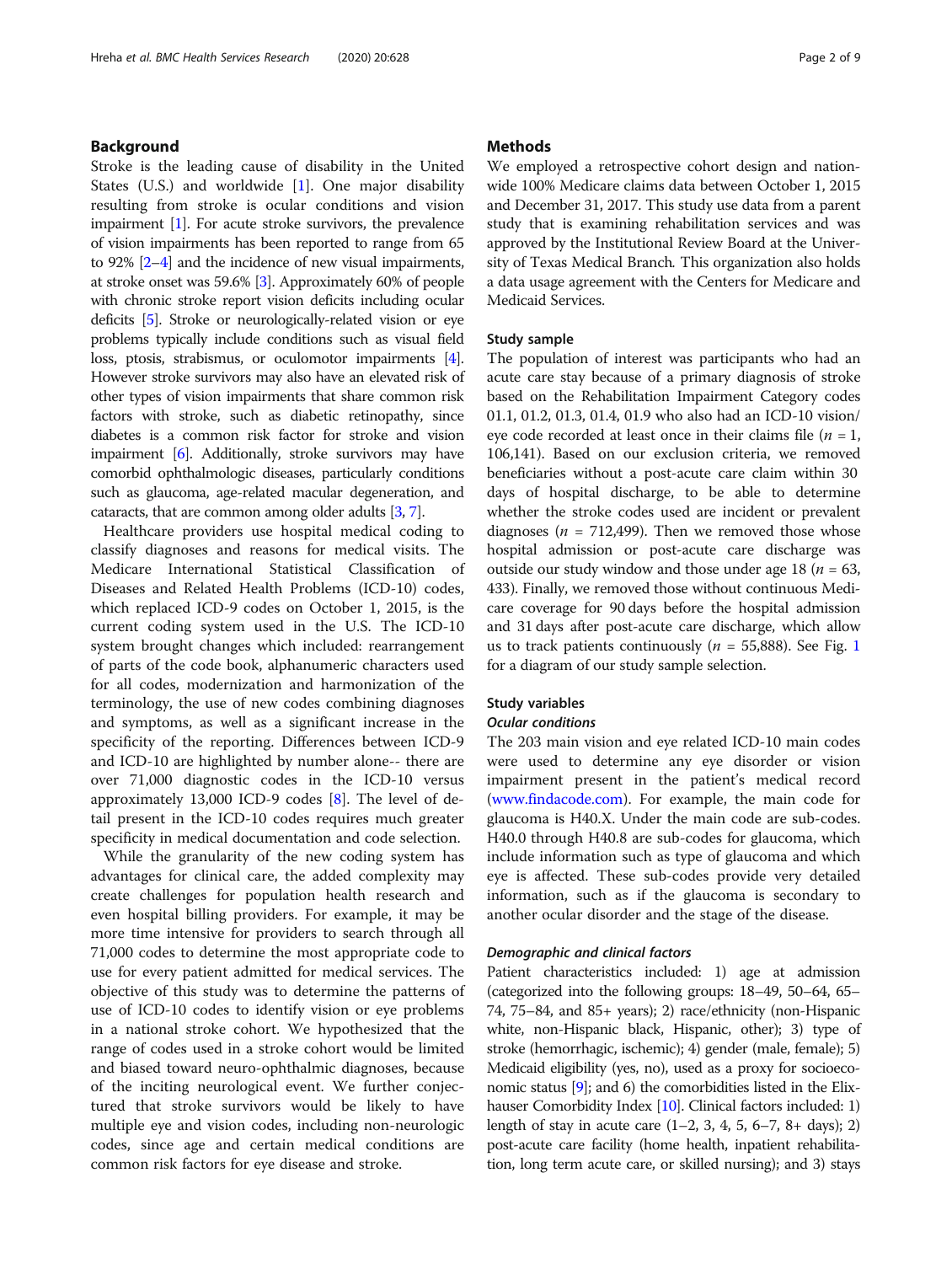<span id="page-2-0"></span>

in the intensive care unit/coronary care unit (yes, no), used as a proxy for stroke severity [\[11\]](#page-8-0).

#### Data analysis

We provided counts and percentages of the sample demographic variables. The codes that were identified as present in the medical chart were codes billed during the post-acute care stays. The five most common eye and vision codes were identified for the entire cohort; we then calculated the prevalence of these codes by demographic and clinical variables. We also calculated the most common eye and vision codes for individuals with each of the 31 medical conditions in the Elixhauser Comorbidity Index [\[10\]](#page-8-0). Lastly, frequencies and percentages of the most common codes were stratified by age group. Data management was completed before analysis because it required merging of multiple datasets. The analyses were performed with SAS statistical software Version 9.4 (SAS, Inc., Cary, NC).

## Results

Our initial dataset had 1,106,141 beneficiaries who both sustained a new stroke and had an ocular condition. The final cohort, after application of selection criteria, included 269,314 individuals (Fig. 1). Table [1](#page-3-0) presents the characteristics of the study sample. More than half were female (57.1%) with a higher prevalence of ischemic stroke compared to hemorrhagic (87.8% versus 12.2%, respectively). The most common racial/ethnic group was non-Hispanic white (76.2%) and the most common age group was 75–84 years (33.4%). In all, 14.8% of Medicare beneficiaries with stroke were identified as having at least one eye or vision diagnosis upon admission to acute care. Table [1](#page-3-0) also describes the percentage with eye and vision codes for each demographic variable. There were roughly an equal percentage of men and women with these codes. Approximately 23% discharged to inpatient rehabilitation had one or more eye or vision diagnosis.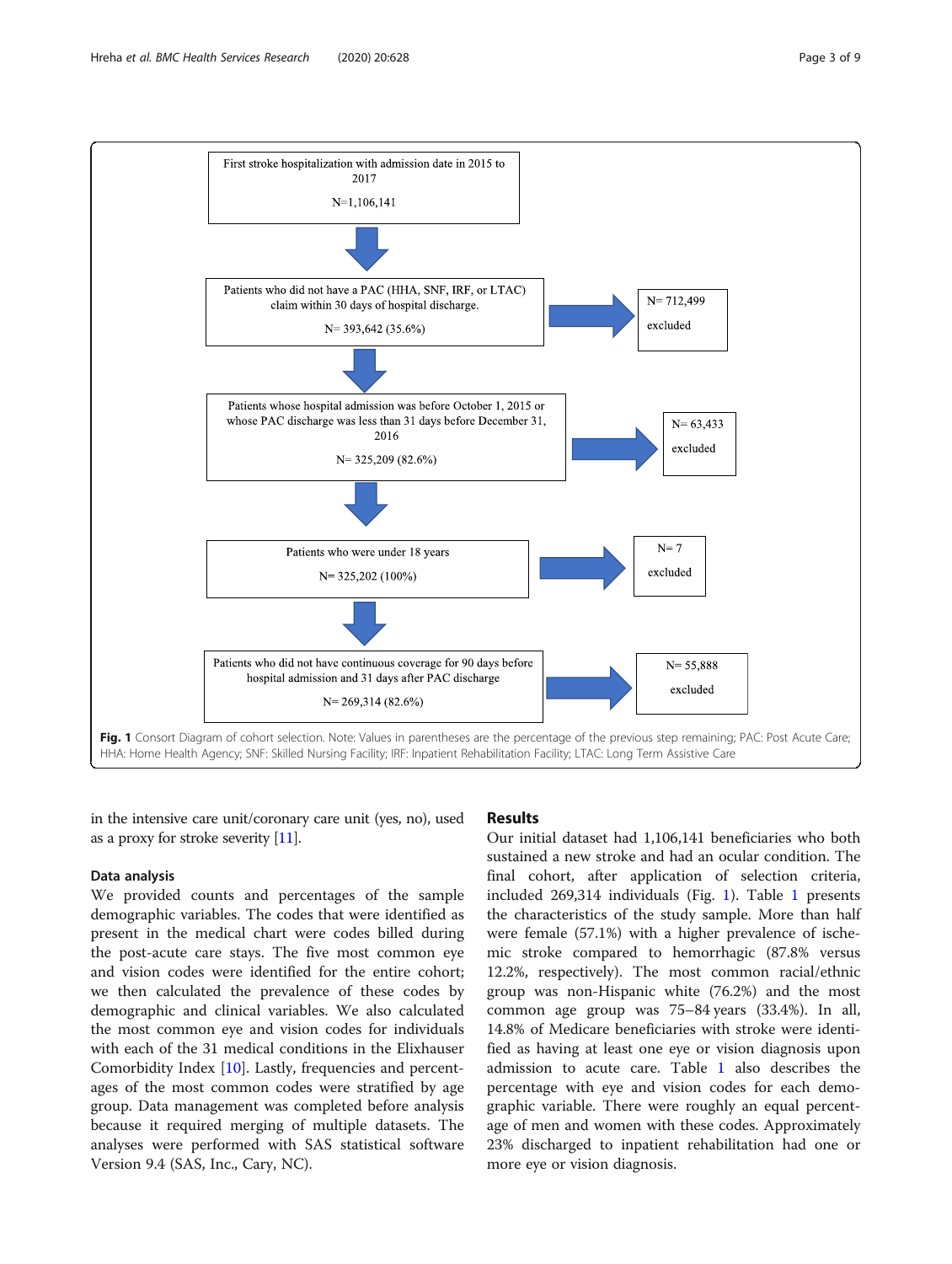## <span id="page-3-0"></span>Table 1 Cohort Demographics

| Demographic                       | N (%)           | Percentage with Vision Code (95% CI) |  |  |
|-----------------------------------|-----------------|--------------------------------------|--|--|
| Overall                           | 269,314         | 14.8% (14.7, 14.9)                   |  |  |
| Gender                            |                 |                                      |  |  |
| Male                              | 115,570 (42.9%) | 14.9% (14.7, 15.1)                   |  |  |
| Female                            | 153,744 (57.1%) | 14.7% (14.6, 14.9)                   |  |  |
| Age                               |                 |                                      |  |  |
| $18 - 49$                         | 2997 (1.1%)     | 16.5% (15.2, 17.9)                   |  |  |
| $50 - 64$                         | 19,716 (7.3%)   | 14.5% (14.0, 15.0)                   |  |  |
| $65 - 74$                         | 71,697 (26.6%)  | 14.2% (14.0, 14.5)                   |  |  |
| $75 - 84$                         | 90,078 (33.4%)  | 14.2% (14.0, 14.4)                   |  |  |
| $85 +$                            | 84,826 (31.5%)  | 16.0% (15.7, 16.2)                   |  |  |
| Race/Ethnicity                    |                 |                                      |  |  |
| Non-Hispanic White                | 205,306 (76.2%) | 15.0% (14.9, 15.2)                   |  |  |
| Non-Hispanic Black                | 37,832 (14.0%)  | 14.1% (13.7, 14.4)                   |  |  |
| Hispanic                          | 15,239 (5.7%)   | 14.2% (13.7, 14.8)                   |  |  |
| Other                             | 10,937 (4.1%)   | 13.9% (13.2, 14.5)                   |  |  |
| <b>Original Entitlement</b>       |                 |                                      |  |  |
| Age                               | 216,115 (80.2%) | 15.0% (14.8, 15.1)                   |  |  |
| Disability                        | 50,591 (18.8%)  | 14.0% (13.7, 14.3)                   |  |  |
| End Stage Renal Disease (ESRD)    | 1255 (0.5%)     | 19.7% (17.5, 21.9)                   |  |  |
| Disability and ESRD               | 1353 (0.5%)     | 19.6% (17.5, 21.7)                   |  |  |
| Dual Medicare/Medicaid Eligible   |                 |                                      |  |  |
| No                                | 194,910 (72.4%) | 15.6% (15.4, 15.7)                   |  |  |
| Yes                               | 74,404 (27.6%)  | 12.8% (12.6, 13.1)                   |  |  |
| <b>Intensive Care Unit days</b>   |                 |                                      |  |  |
| $\mathsf{O}\xspace$               | 119,053 (44.2%) | 14.8% (14.6, 15.0)                   |  |  |
| $1 - 2$                           | 53,501 (19.9%)  | 15.2% (14.9, 15.5)                   |  |  |
| $3 - 4$                           | 52,682 (19.6%)  | 15.4% (15.1, 15.7)                   |  |  |
| $5+$                              | 44,078 (16.4%)  | 13.8% (13.5, 14.1)                   |  |  |
| Length of Acute Stay              |                 |                                      |  |  |
| $1 - 2$                           | 55,391 (20.6%)  | 15.8% (15.5, 16.1)                   |  |  |
| 3                                 | 64,601 (24.0%)  | 15.2% (14.9, 15.5)                   |  |  |
| $\overline{4}$                    | 44,591 (16.6%)  | 15.5% (15.2, 15.8)                   |  |  |
| 5                                 | 30,335 (11.3%)  | 15.1% (14.7, 15.5)                   |  |  |
| $6 - 7$                           | 34,873 (12.9%)  | 14.6% (14.2, 15.0)                   |  |  |
| $8+$                              | 39,523 (14.7%)  | 12.0% (11.6, 12.3)                   |  |  |
| Post-Acute Care Type              |                 |                                      |  |  |
| Home Health Agency                | 56,954 (21.1%)  | 10.5% (10.3, 10.8)                   |  |  |
| Inpatient Rehabilitation Facility | 101,278 (37.6%) | 22.8% (22.5, 23.0)                   |  |  |
| Long Term Acute Care              | 2689 (1.0%)     | 10.0% (8.9, 11.1)                    |  |  |
| Skilled Nursing Facility          | 108,393 (40.2%) | 9.7% (9.6, 9.9)                      |  |  |
| <b>Stroke Type</b>                |                 |                                      |  |  |
| Hemorrhagic                       | 32,747 (12.2%)  | 14.6% (14.2, 14.9)                   |  |  |
| Ischemic                          | 236,546 (87.8%) | 14.9% (14.7, 15.0)                   |  |  |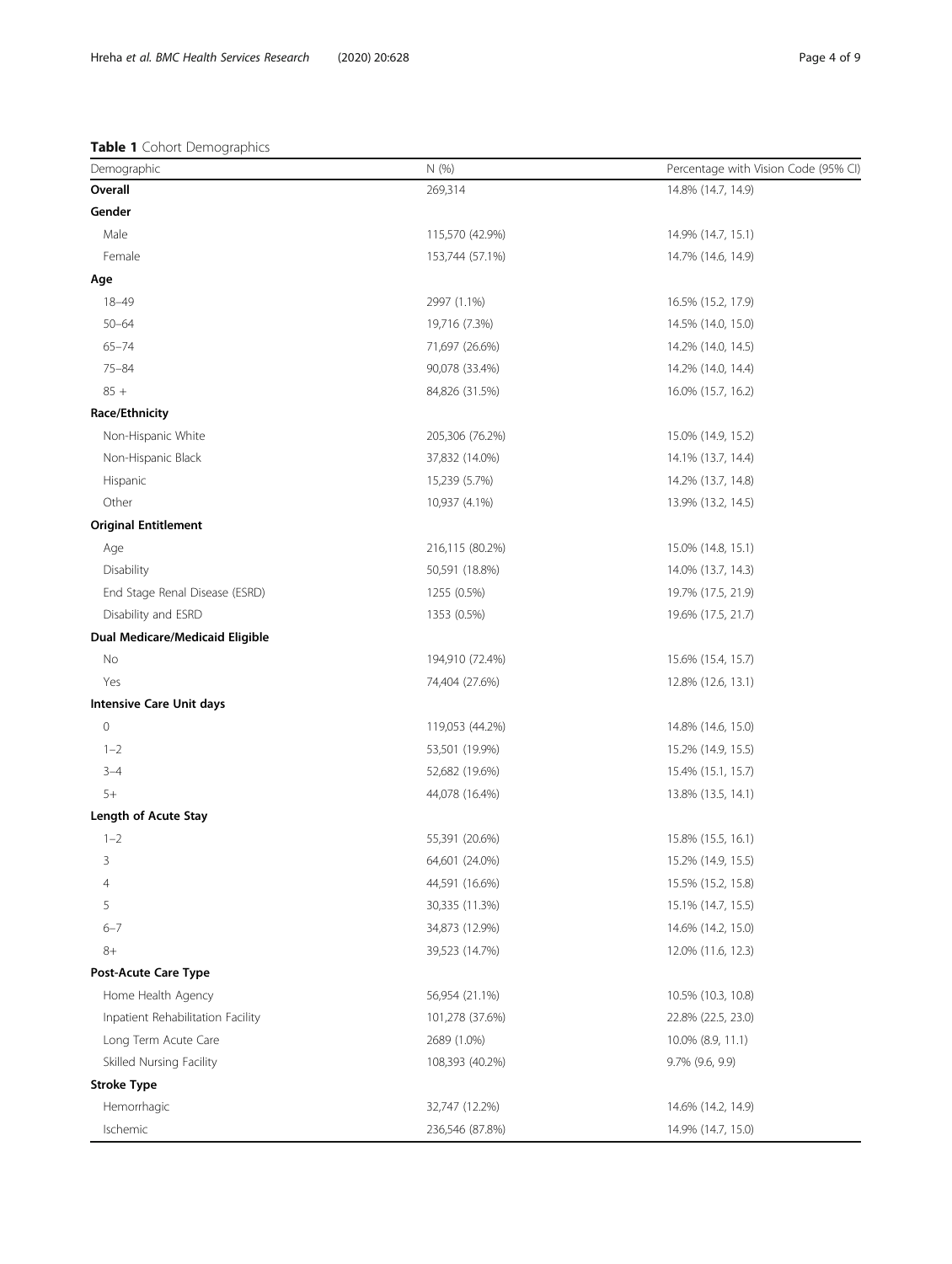Table 2 presents the most used ICD-10 vision codes by demographics, which were: unspecified glaucoma, unspecified age-related macular degeneration, diplopia, other visual disturbance, and homonymous visual field defect. Unspecified glaucoma was the code most used in the group of 85+ years (4.8%), females (3.4%), and non-

Table 2 Most Common ICD-10 Vision Codes by Demographics

| Demographic                       | H409 (unspecified<br>glaucoma) | H3530 (unspecified<br>macular degeneration) | H532<br>(diplopia) | H538 (other visual<br>disturbances) | H53462<br>(homonymous<br>bilateral field<br>cut, left side) |
|-----------------------------------|--------------------------------|---------------------------------------------|--------------------|-------------------------------------|-------------------------------------------------------------|
| Gender                            |                                |                                             |                    |                                     |                                                             |
| Male                              | 3272 (2.83%)                   | 1409 (1.22%)                                | 1904 (1.65%)       | 1269 (1.10%)                        | 1020 (0.88%)                                                |
| Female                            | 5176 (3.37%)                   | 3380 (2.20%)                                | 1797 (1.17%)       | 1470 (0.96%)                        | 1219 (0.79%)                                                |
| Age                               |                                |                                             |                    |                                     |                                                             |
| $18 - 49$                         | 26 (0.87%)                     | $\ast$                                      | 53 (1.77%)         | 67 (2.24%)                          | 20 (0.67%)                                                  |
| $50 - 64$                         | 239 (1.21%)                    | 41 (0.21%)                                  | 354 (1.80%)        | 289 (1.47%)                         | 163 (0.83%)                                                 |
| $65 - 74$                         | 1353 (1.89%)                   | 307 (0.43%)                                 | 1490 (2.08%)       | 957 (1.33%)                         | 734 (1.02%)                                                 |
| $75 - 84$                         | 2762 (3.07%)                   | 1326 (1.47%)                                | 1222 (1.36%)       | 865 (0.96%)                         | 775 (0.86%)                                                 |
| $85 +$                            | 4068 (4.80%)                   | 3114 (3.67%)                                | 582 (0.69%)        | 561 (0.66%)                         | 547 (0.64%)                                                 |
| Race/Ethnicity                    |                                |                                             |                    |                                     |                                                             |
| Non-Hispanic White                | 6135 (2.99%)                   | 4555 (2.22%)                                | 2946 (1.43%)       | 2058 (1.00%)                        | 1847 (0.90%)                                                |
| Non-Hispanic Black                | 1559 (4.12%)                   | 78 (0.21%)                                  | 422 (1.12%)        | 396 (1.05%)                         | 207 (0.55%)                                                 |
| Hispanic                          | 417 (2.74%)                    | 75 (0.49%)                                  | 188 (1.23%)        | 154 (1.01%)                         | 99 (0.65%)                                                  |
| Other                             | 337 (3.08%)                    | 81 (0.74%)                                  | 145 (1.33%)        | 131 (1.20%)                         | 86 (0.79%)                                                  |
| Reason why on Medicare            |                                |                                             |                    |                                     |                                                             |
| Old age                           | 7399 (3.42%)                   | 4471 (2.07%)                                | 2893 (1.34%)       | 2108 (0.98%)                        | 1848 (0.86%)                                                |
| Disability Insurance              | 992 (1.96%)                    | 306 (0.60%)                                 | 781 (1.54%)        | 600 (1.19%)                         | 387 (0.76%)                                                 |
| End Stage Renal Disease (ESRD)    | 26 (2.07%)                     | $\ast$                                      | 11 (0.88%)         | 16 (1.27%)                          |                                                             |
| Disability and ESRD               | 31 (2.29%)                     | $\ast$                                      | 16 (1.18%)         | 15 (1.11%)                          | $\ast$                                                      |
| Dual Medicare/Medicaid Eligible   |                                |                                             |                    |                                     |                                                             |
| No                                | 6501 (3.34%)                   | 4055 (2.08%)                                | 3031 (1.56%)       | 2125 (1.09%)                        | 1781 (0.91%)                                                |
| Yes                               | 1947 (2.62%)                   | 734 (0.99%)                                 | 670 (0.90%)        | 614 (0.83%)                         | 458 (0.62%)                                                 |
| <b>Intensive Care Unit days</b>   |                                |                                             |                    |                                     |                                                             |
| 0                                 | 3664 (3.08%)                   | 2337 (1.96%)                                | 1639 (1.38%)       | 1199 (1.01%)                        | 899 (0.76%)                                                 |
| $1 - 2$                           | 1692 (3.16%)                   | 1019 (1.90%)                                | 812 (1.52%)        | 576 (1.08%)                         | 490 (0.92%)                                                 |
| $3 - 4$                           | 1736 (3.30%)                   | 917 (1.74%)                                 | 731 (1.39%)        | 581 (1.10%)                         | 473 (0.90%)                                                 |
| $5+$                              | 1356 (3.08%)                   | 516 (1.17%)                                 | 519 (1.18%)        | 383 (0.87%)                         | 377 (0.86%)                                                 |
| Length of Acute Stay              |                                |                                             |                    |                                     |                                                             |
| $1 - 2$                           | 1676 (3.03%)                   | 1173 (2.12%)                                | 980 (1.77%)        | 715 (1.29%)                         | 484 (0.87%)                                                 |
| 3                                 | 2155 (3.34%)                   | 1315 (2.04%)                                | 917 (1.42%)        | 663 (1.03%)                         | 493 (0.76%)                                                 |
| 4                                 | 1503 (3.37%)                   | 872 (1.96%)                                 | 632 (1.42%)        | 493 (1.11%)                         | 391 (0.88%)                                                 |
| 5                                 | 967 (3.19%)                    | 541 (1.78%)                                 | 398 (1.31%)        | 269 (0.89%)                         | 269 (0.89%)                                                 |
| $6 - 7$                           | 1077 (3.09%)                   | 536 (1.54%)                                 | 458 (1.31%)        | 327 (0.94%)                         | 307 (0.88%)                                                 |
| $8+$                              | 1070 (2.71%)                   | 352 (0.89%)                                 | 316 (0.80%)        | 272 (0.69%)                         | 295 (0.75%)                                                 |
| <b>Post-Acute Care Type</b>       |                                |                                             |                    |                                     |                                                             |
| Home Health                       | 966 (1.70%)                    | 849 (1.49%)                                 | 466 (0.82%)        | 429 (0.75%)                         | 255 (0.45%)                                                 |
| Inpatient Rehabilitation Facility | 4258 (4.20%)                   | 2189 (2.16%)                                | 2849 (2.81%)       | 2136 (2.11%)                        | 1752 (1.73%)                                                |
| Long Term Acute Care              | 58 (2.16%)                     | 15 (0.56%)                                  | 15 (0.56%)         | 16 (0.60%)                          | 12 (0.45%)                                                  |
| Skilled Nursing Facility          | 3166 (2.92%)                   | 1736 (1.60%)                                | 371 (0.34%)        | 158 (0.15%)                         | 220 (0.20%)                                                 |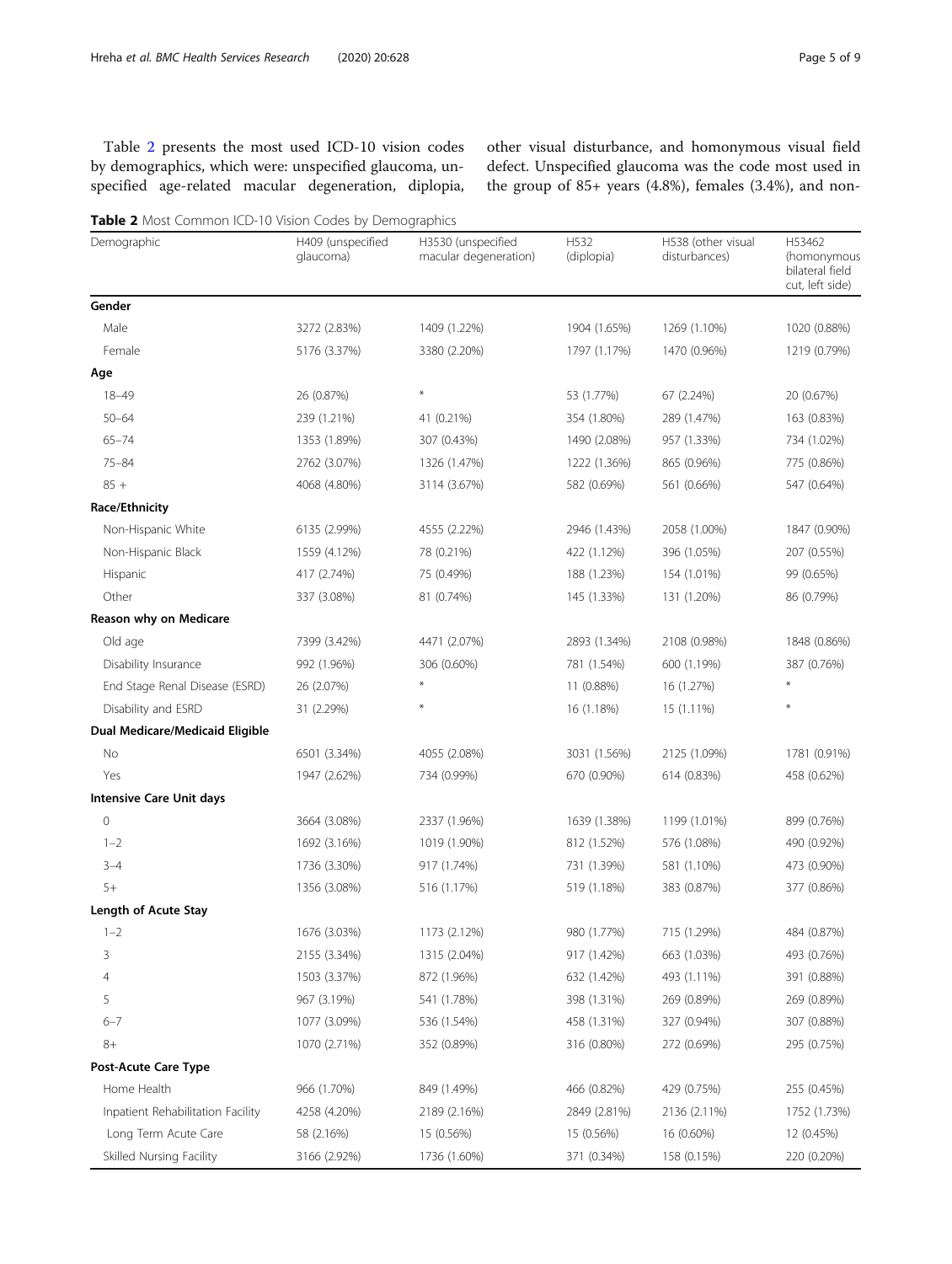Hispanic blacks (4.1%). Glaucoma was also the most common condition identified in the inpatient rehabilitation group (4.2%). 192 of the 203 vision codes were never used in this cohort. Five of the codes were used with more than 1% of individuals in this dataset.

The number of codes per patient by age group is shown in Table 3. One code (glaucoma) was found most frequently in the 85+ group (12.8%). Two as well as three or more codes were used in all groups, but overall the application of multiple eye and vision codes was infrequent. For example, 2.6% of those in the oldest group (85+ years) had 2 eye or vision codes noted in their claims.

Table [4](#page-6-0) shows which eye and vision codes were used among stroke survivors with the top 31 Elixhauser comorbidities. Glaucoma is also the most common code among people living with chronic heart failure, valvular disease, anemia, and others. In addition, 21.5% of individuals with any vision code had diabetes, 18% depression, and 15% psychoses.

## **Discussion**

In this nationally representative sample of 100% Medicare claims files, the application of eye and vision billing codes in an acute stroke population varied by patient demographics, but the frequency of coding for ocular conditions was less than expected. Overall, only a small number of codes were used to describe the ocular conditions in this cohort, despite the very large number of codes now available in ICD-10. It is possible that these codes represent the only ocular conditions that were present in this cohort. However other studies report that older adults have general multimorbidity, which puts them at risk for ocular conditions  $[12]$  $[12]$  $[12]$ , as well as a high prevalence of ophthalmologic comorbidity [\[13\]](#page-8-0).

It is noteworthy that the majority of the patients had just one eye/vision code. About 2 % of the sample had two vision impairment codes and less than 1 % had three or more codes. Based on other reports of high prevalence of ocular conditions in stroke (60%), we speculate that the number of individuals with multiple vision impairments might be under reported for stroke survivors under Medicare coverage, due to the lack of mandated and systematic assessment procedures [\[14\]](#page-8-0).

The most frequently used single vision billing code was glaucoma. Specifically, the glaucoma codes were most prevalent among non-Hispanic Blacks, which is consistent with prior research reports of non-Hispanic Blacks have higher prevalence of glaucoma [\[15](#page-8-0), [16](#page-8-0)]. Glaucoma was also more common among females and older individuals in our study, as expected for an ocular disease that is strongly age-related. We hypothesized that age-related eye conditions would be present but not at a rate considerably higher than in the general population since this was a post-acute care cohort without ophthalmology clinic data. Thus, this finding was surprising. One possibility is that these codes were taken from past medical histories which could include previous ophthalmology records and specific terminology. This may also have been the case if certain medications (e.g. eye drops for glaucoma) were continued during the inpatient hospital stay. If a diagnosis is not evident but a patient is taking a specific medication at the time of admission, the medical team may investigate further in order to ensure continuation of the person's outpatient eye care.

Currently, only two acute-care based studies have reported the prevalence and frequency of multiple vision impairments in stroke survivors [[3,](#page-8-0) [4\]](#page-8-0). These were reports that used prospective clinical data and were not restricted to Medicare beneficiaries because they were based in the United Kingdom [\[3](#page-8-0), [4](#page-8-0)]. Unlike this study's findings (15% of the total group had ocular conditions), the researchers found that approximately 72.8% of individuals admitted for a stroke had abnormal findings on their ophthalmologic assessments [[3\]](#page-8-0). And because the study was prospective, they were able to report on the timing of the vision assessment including that 13% had visual problems that pre-existed the stroke, 27% had both new stroke visual problems and pre-existing vision and ocular impairments and 32% had new onset strokerelated visual conditions [[3\]](#page-8-0). Similarities were found between this study and ours. For example, our study found that the 85+ group had the highest percentage (2.6%) of having two vision codes documented among the group. Rowe et al. reported that the highest percentage of documented visual problems were found among the 80–90- year olds for impaired central vision (18.5%), visual field loss (8.7%) and also for eye movement disorders (14.4%). Therefore, our study adds data to also support that the highest number of ocular conditions were present in the oldest stroke group. Regarding the neurological vision impairments associated with stroke because Rowe et al's cohort was studied prospectively,

Table 3 Number of Vision Impairment Codes per Patient by Age Group

| <b>TWAIN &amp;</b> Hamber of Vision impairment could per rationt by Age droap |             |              |              |                |                |  |  |
|-------------------------------------------------------------------------------|-------------|--------------|--------------|----------------|----------------|--|--|
| Vision Codes                                                                  | 18–49       | $50 - 64$    | $65 - 74$    | $75 - 84$      | $85+$          |  |  |
|                                                                               | 377 (12.6%) | 2263 (11.5%) | 8237 (11.5%) | 10,395 (11.5%) | 10,844 (12.8%) |  |  |
|                                                                               | 88 (2.9%)   | 458 (2.3%)   | 1514 (2.1%)  | 1867 (2.1%)    | 2196 (2.6%)    |  |  |
| $3+$                                                                          | 31 (1.0%)   | 142 (0.7%)   | 456 (0.6%)   | 537 (0.6%)     | 496 (0.6%)     |  |  |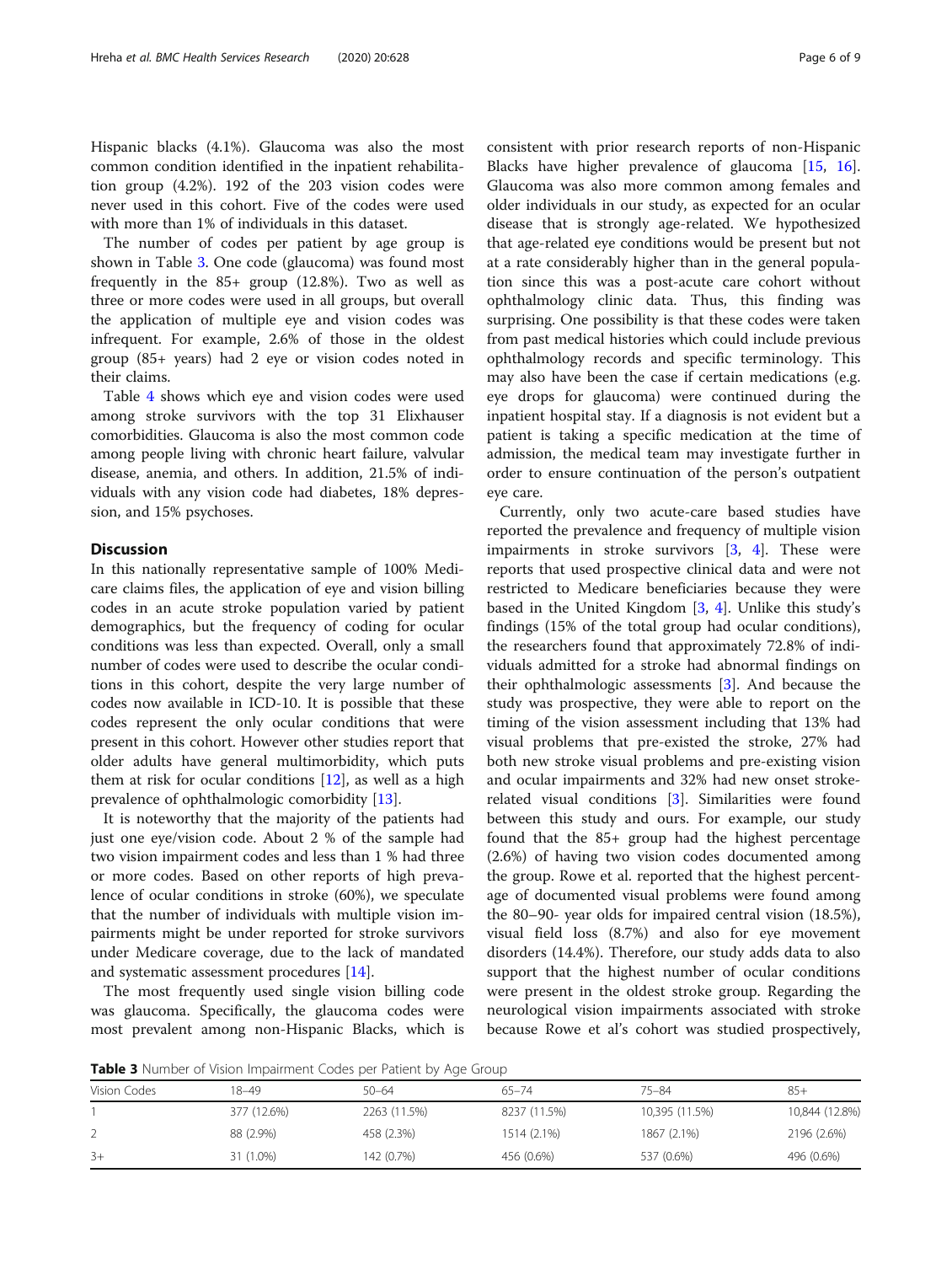#### <span id="page-6-0"></span>Table 4 Vision Codes by Elixhauser Comorbidity

| Comorbidity                               | N           | Any Vision<br>Code   | Most Common N (%)<br>Code |                   | Second Most<br>Common Code | N(% )             | Third Most<br>Common Code | N(%)              |
|-------------------------------------------|-------------|----------------------|---------------------------|-------------------|----------------------------|-------------------|---------------------------|-------------------|
| Chronic Heart Failure                     | 37,627      | 5969 (15.9%)         | H409                      | 1273<br>(3.4%)    | H3530                      | 812 (2.2%)        | H532                      | 462 (1.2%)        |
| Valvular Disease                          | 13,807      | 2950 (21.4%)         | H409                      | 657 (4.8%)        | H3530                      | 469 (3.4%)        | H532                      | 298 (2.2%)        |
| Pulmonary Circulation Disease             | 1798        | 279 (15.5%)          | H409                      | 67 (3.7%)         | H3530                      | 24 (1.3%)         | H53462                    | 18 (1.0%)         |
| Peripheral Vascular Disease               | 18,203      | 3417 (18.8%)         | H409                      | 690 (3.8%)        | H3530                      | 440 (2.4%)        | H532                      | 307 (1.7%)        |
| Hypertension                              | 207,<br>517 | 34,413<br>$(16.6\%)$ | H409                      | 7399<br>$(3.6\%)$ | H3530                      | 4106<br>$(2.0\%)$ | H532                      | 3228<br>$(1.6\%)$ |
| Paralysis                                 | 22,930      | 3277 (14.3%)         | H409                      | 642 (2.8%)        | H3530                      | 343 (1.5%)        | H532                      | 289 (1.3%)        |
| Other Neurological Disorders              | 14,685      | 1567 (10.7%)         | H409                      | 401 (2.7%)        | H3530                      | 225 (1.5%)        | H548                      | 94 (0.6%)         |
| Chronic Pulmonary Disease                 | 39,337      | 6115 (15.5%)         | H409                      | 1199<br>$(3.0\%)$ | H3530                      | 803 (2.0%)        | H532                      | 576 (1.5%)        |
| Diabetes without Chronic<br>Complications | 53,231      | 7227 (13.6%)         | H409                      | 1648<br>$(3.1\%)$ | H3530                      | 721 (1.4%)        | H532                      | 700 (1.3%)        |
| Diabetes with Chronic<br>Complications    | 37,541      | 8054 (21.5%)         | E11319                    | 1628<br>(4.3%)    | H409                       | 1304<br>(3.5%)    | H532                      | 767 (2.0%)        |
| Hypothyroidism                            | 37,092      | 7022 (18.9%)         | H409                      | 1742<br>(4.7%)    | H3530                      | 1094<br>(2.9%)    | H532                      | 541 (1.5%)        |
| Renal Failure                             | 41,135      | 7504 (18.2%)         | H409                      | 1501<br>$(3.6\%)$ | E11319                     | 817 (2.0%)        | H3530                     | 785 (1.9%)        |
| Liver Disease                             | 2866        | 453 (15.8%)          | H409                      | 78 (2.7%)         | H532                       | 56 (2.0%)         | H3530                     | 35 (1.2%)         |
| Peptic Ulcer Disease                      | 1679        | 332 (19.8%)          | H409                      | 76 (4.5%)         | H3530                      | 37 (2.2%)         | H532                      | 32 (1.9%)         |
| Acquired Immunodeficiency<br>Syndrome     | 400         | 44 (11.0%)           | H409                      | 13 (3.3%)         | X                          |                   | ¥                         | $\ast$            |
| Lymphoma                                  | 1369        | 239 (17.5%)          | H409                      | 38 (2.8%)         | H532                       | 30 (2.2%)         | H3530                     | 21 (1.5%)         |
| Metastatic Cancer                         | 2268        | 310 (13.7%)          | H409                      | 50 (2.2%)         | H3530                      | 31 (1.4%)         | H538                      | 28 (1.2%)         |
| Solid Tumor without Metastasis            | 6626        | 955 (14.4%)          | H409                      | 231 (3.5%)        | H3530                      | 122 (1.8%)        | H538                      | 65 (1.0%)         |
| Rheumatoid Arthritis                      | 7296        | 1299 (17.8%)         | H409                      | 287 (3.9%)        | H3530                      | 153 (2.1%)        | H532                      | 112 (1.5%)        |
| Coagulopathy                              | 5790        | 1150 (19.9%)         | H409                      | 225 (3.9%)        | H3530                      | 139 (2.4%)        | H532                      | 116 (2.0%)        |
| Obesity                                   | 18,427      | 3616 (19.6%)         | H409                      | 555 (3.0%)        | H532                       | 474 (2.6%)        | E11319                    | 350 (1.9%)        |
| Weight Loss                               | 7586        | 1309 (17.3%)         | H409                      | 294 (3.9%)        | H3530                      | 153 (2.0%)        | H532                      | 84 (1.1%)         |
| Fluid/Electrolyte Disorders               | 28,909      | 5929 (20.5%)         | H409                      | 1249<br>(4.3%)    | H3530                      | 676 (2.3%)        | H532                      | 577 (2.0%)        |
| Chronic Blood Loss Anemia                 | 808         | 133 (16.5%)          | H409                      | 37 (4.6%)         | H3530                      | $17(2.1\%)$       | H532                      | 12 (1.5%)         |
| Deficiency Anemias                        |             | 33,282 6290 (18.9%)  | H409                      | 1476<br>(4.4%)    | H3530                      | 713 (2.1%) H532   |                           | 447 (1.3%)        |
| Alcohol Abuse                             | 5570        | 869 (15.6%)          | H532                      | 122 (2.2%)        | H409                       | 112 (2.0%)        | H538                      | 75 (1.3%)         |
| Drug Abuse                                | 1621        | 229 (14.1%)          | H532                      | 30 (1.9%)         | H409                       | 25 (1.5%)         | H53462                    | 20 (1.2%)         |
| Psychoses                                 | 6744        | 1014 (15.0%)         | H409                      | 210 (3.1%)        | H3530                      | 90 (1.3%)         | H532                      | 79 (1.2%)         |
| Depression                                | 44,988      | 8093 (18.0%)         | H409                      | 1724<br>(3.8%)    | H3530                      | 992 (2.2%)        | H532                      | 726 (1.6%)        |

Notes: H409- unspecified glaucoma; E11319- type 2 diabetes mellitus with unspecified diabetic retinopathy without macular edema; H532- diplopia; H3530 unspecified macular degeneration; H53462- homonymous bilateral field defects, left side; H538- other visual disturbances; H548- legal blindness, as defined in United States of America

the assessment battery was intentional and comprehensive, and the researchers had access to the persons' ocular history within the year prior to stroke. Therefore, different neurological codes were identified such as: visual field loss, ocular motility problems, visual perception disorders, as compared to our study. The only the similar codes which could be a result of the stroke were diplopia (ocular motility problem) and visual field deficits [[3\]](#page-8-0).

Several limitations may affect the interpretation of our findings. First, this study was conducted among Medicare beneficiaries in the U.S. and may not be generalizable to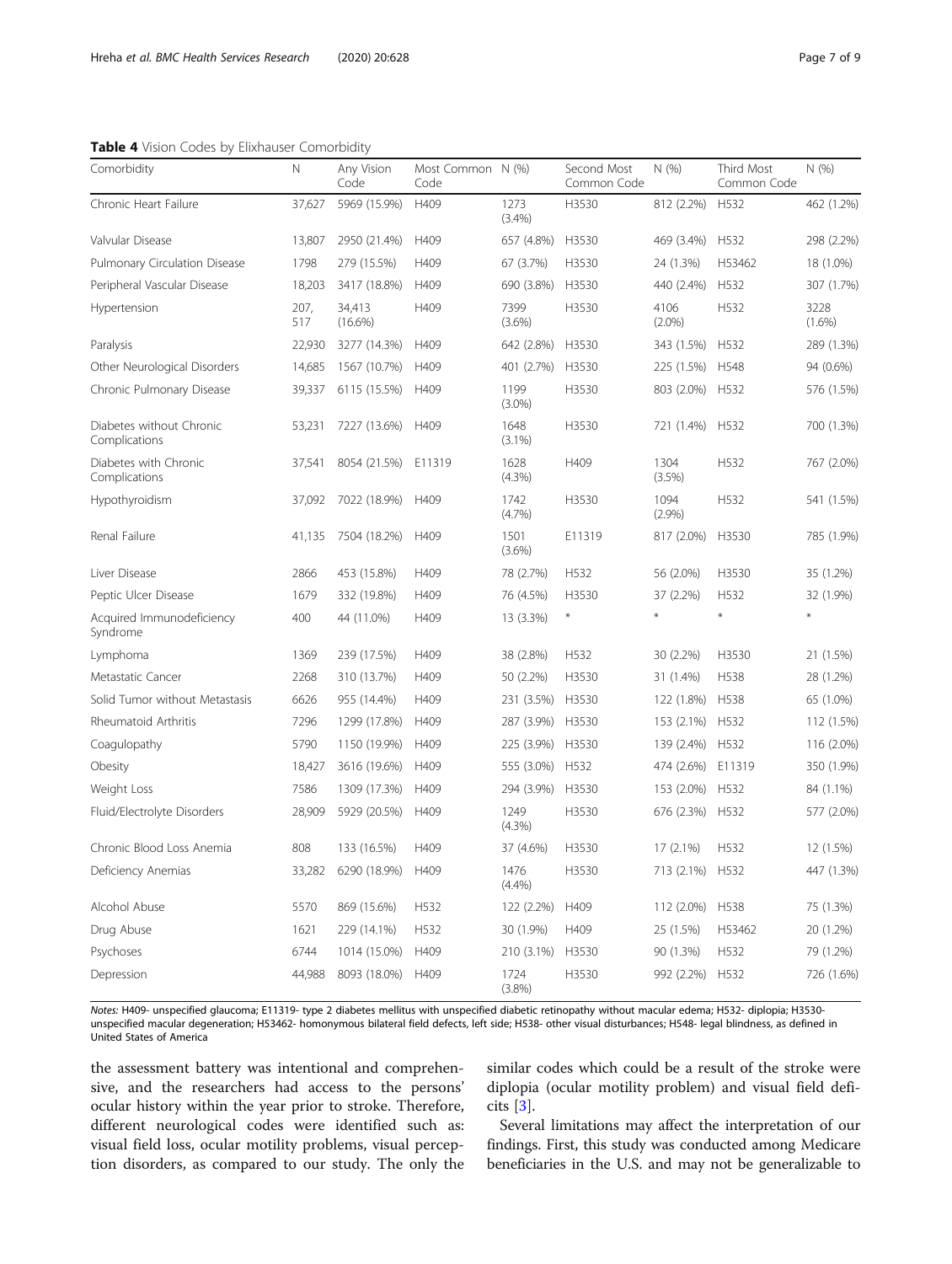stroke survivors not covered by Medicare or in settings outside of the U.S. Second, data were collected primarily for billing and administrative purposes. Certain codes may have been used more often than others since billing codes are linked to payment [[17\]](#page-8-0).Third, ocular diagnoses and current procedural terminology codes are usually found in the Medicare outpatient file (also known as the Carrier file), which is associated with institution care and ancillary care. We did not have the Carrier file, which requires submitting a finder file to the Research Data Assistance Center. Fourth, random and systematic coding errors can lead to under- or over-reporting of diagnoses. We were not able to determine if this data had errors since this is a retrospective review and we could not compare the claims data to electronic health records or clinical exam data. Fifth, we recognize that also because this is a retrospective review of cross sectional data, the ability to understand why there was lack of specificity, how the sequence of coding occurred, and information about the underutilization in certain codes is unknown. Also, we are not able to determine the type of visual assessments (e.g. ocular alignment and motility tests), used to determine the vision sequalae found among these stroke survivors, because this information is not listed in the claims files. Finally, as mentioned, a lack of vision screening or attention to vision in the post-acute setting may have resulted in underrepresentation of vision codes [\[14](#page-8-0)].

## Conclusions

This study concludes that there is ocular comorbidity in a national stroke population. Our findings suggest that the full spectrum of ICD-10 codes for characterizing eye and vision disorders may be underutilized and lack specificity in the acute stroke population. Future studies might attempt to compare ophthalmic examination results with billing codes in order to characterize the type and frequency of ocular comorbidity among stroke survivors and the sensitivity and specificity of administrative claims data for identifying them. Additionally, future work should be done to classify which vision codes commonly applied in the acute stroke setting can be translated into actionable data. Comparison to a control group without stroke in future studies may also provide important insights into factors associated with variation in the application of eye and vision codes. In addition, it would be interesting to collect data on the pathogenesis (what proportion of ischemic stroke had central retinal occlusion or branch occlusion [[18\]](#page-8-0)) and investigate further how the use of ICD-10 codes impacts clinical decision making, recovery, and outcomes. Through tailored interventions, the specificity of coding with ICD-10 may encourage targeted strategies to

manage, prevent, or delay the burden of ocular multimorbidity. Therefore, comprehensive screening of stroke related visual impairment should occur. We suggest it is essential and relevant that hospital providers pay attention to coding practices for ocular disorders among stroke survivors in order to facilitate referrals, appropriate interventions, and optimal visual outcomes.

#### Abbreviations

ICD-10: Medicare International Statistical Classification of Diseases and Related Health Problems; U.S.: United States; PAC: Post Acute Care; HHA: Home Health Agency; SNF: Skilled Nursing Facility; IRF: Inpatient Rehabilitation Facility; LTAC: Long Term Assistive Care; ESRD: End Stage Renal Disease

#### Authors' contributions

All authors have read and approved the manuscript. KPH was involved in the idea and development of manuscript as well as all aspects of the manuscript writing. SRF, TAR, KO, C-YL, JRE, DBW were all involve with the writing of this manuscript. HEW was involved in concept development, writing and mentoring KPH. AH was responsible for the analysis.

#### Funding

Pepper Center Early Career Exchange Program Award, which is part of the Pepper Center Grant (P30AG024832), R01 HS024711 (PI: Reistetter); K12 HD0055929 (PI: Ottenbacher); K23EY027848 (PI: Ehrlich); K01HD101589 (PI: Li). This paper's contents are solely the responsibility of the authors and do not necessarily represent the official views of the NIH, NIA, or NEI. This funding supported the authors time to write this manuscript. The R01 award supported the use of the datasets.

#### Availability of data and materials

The data that support the findings of this study are available from Medicare but restrictions apply to the availability of these data, which were used under license for the current study, and so are not publicly available.

#### Ethics approval and consent to participate

Our ethics committee, at the University of Texas Medical Branch, ruled that no formal ethics approval was required in this particular research project. Additionally, this study used de-identified data, thus there was no consent involved. The Institutional Review Board at the University of Texas Medical Branch approved this study, which included the waiver to not need consent. A Data Use Agreement was completed following Centers for Medicare & Medicaid Services requirements.

#### Consent for publication

Not applicable.

#### Competing interests

The authors declare that they have no competing interests.

#### Author details

<sup>1</sup> Division of Rehabilitation Sciences, University of Texas Medical Branch, School of Health Professions, 301 University Blvd., Galveston, TX 77555, USA. <sup>2</sup>Physical Therapy Department, University of Texas Medical Branch, School of Health Professions, 301 University Blvd., Galveston, TX 77555, USA. <sup>3</sup>Department of Occupational Therapy, School of Health Professions, University of Texas, 7703 Floyd Curl Drive, San Antonio, TX 78229, USA. 4 Department of Preventive Medicine and Population Health, University of Texas Medical Branch, 301 University Blvd., Galveston, TX 77555, USA. 5 Occupational Therapy Department, University of Texas Medical Branch, School of Health Professions, 301 University Blvd., Galveston, TX 77555, USA. 6 Department of Ophthalmology and Visual Sciences, Kellogg Eye Center, University of Michigan, 100 Wall Street, Ann Arbor, MI 48105, USA. <sup>7</sup>Department of Ophthalmology, Duke University School of Medicine, 2351 Erwin Rd, Durham, NC 27705, USA. <sup>8</sup>Department of Medicine, Duke University School of Medicine, Durham, NC, USA. <sup>9</sup>Center for the Study of Aging and Human Disease, Duke University School of Medicine, Durham, NC, USA. 10Geriatrics Research Education and Clinical Center, Durham VA Medical Center, 8 Searle Center Drive, Durham, NC 27710, USA.